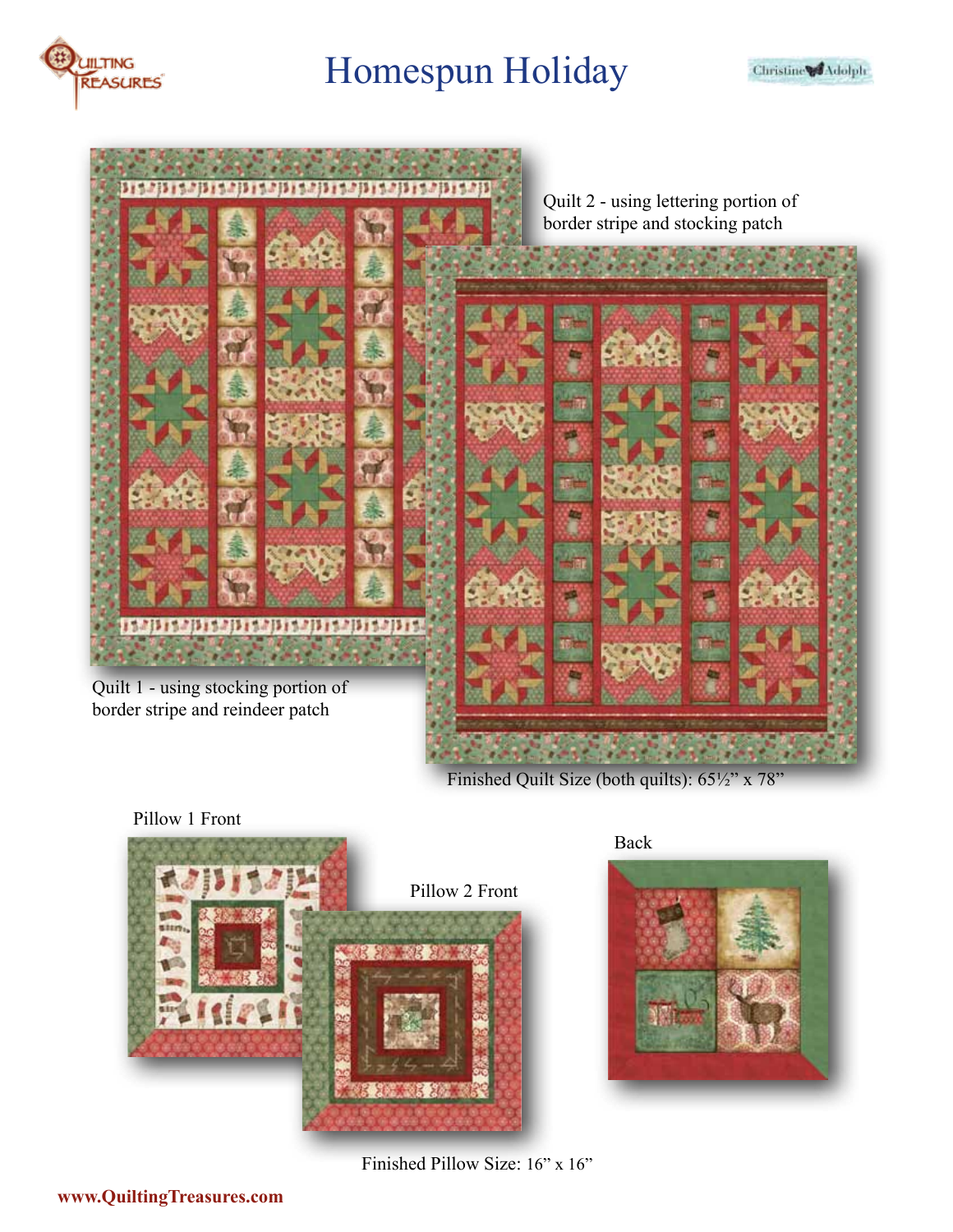













45736 R 45736 F 45736 A 45736 A 45732 ER 45734 A



45734 Q 45735 F 45735 R 45731 RG 45733 R





| Ouilt               |                |  |
|---------------------|----------------|--|
| <b>FABRIC</b>       |                |  |
| <b>REQUIREMENTS</b> |                |  |
|                     |                |  |
| Design              | Yards          |  |
| 45736R              | $1\frac{1}{4}$ |  |
| 45736 F             | $\frac{3}{8}$  |  |
| 45736 A             | $\frac{5}{8}$  |  |
| 45732 ER            | $1\frac{3}{4}$ |  |
| 45734 A             | $\frac{3}{4}$  |  |
| 45734 Q             | $1\%$          |  |
| (inc binding)       |                |  |
| 45735 F             | $1\frac{1}{4}$ |  |
| 45735 R             | 1              |  |
| 45731 RG            | $1\frac{7}{8}$ |  |
| 45733 R             | $4\frac{3}{4}$ |  |
| (backing)           |                |  |

| <b>Throw Pillows</b>    |               |  |
|-------------------------|---------------|--|
| <b>KIT REQUIREMENTS</b> |               |  |
|                         |               |  |
| Design                  | Yards         |  |
| 45732 ER                | (remainder    |  |
|                         | from quilt)   |  |
| 45731 RG                | (remainder    |  |
|                         | from quilt)   |  |
| 45735R                  | $\frac{3}{8}$ |  |
| 45735 F                 | $\frac{3}{8}$ |  |
| 45736 F                 | $\frac{3}{8}$ |  |
| 45736R                  | $\frac{3}{8}$ |  |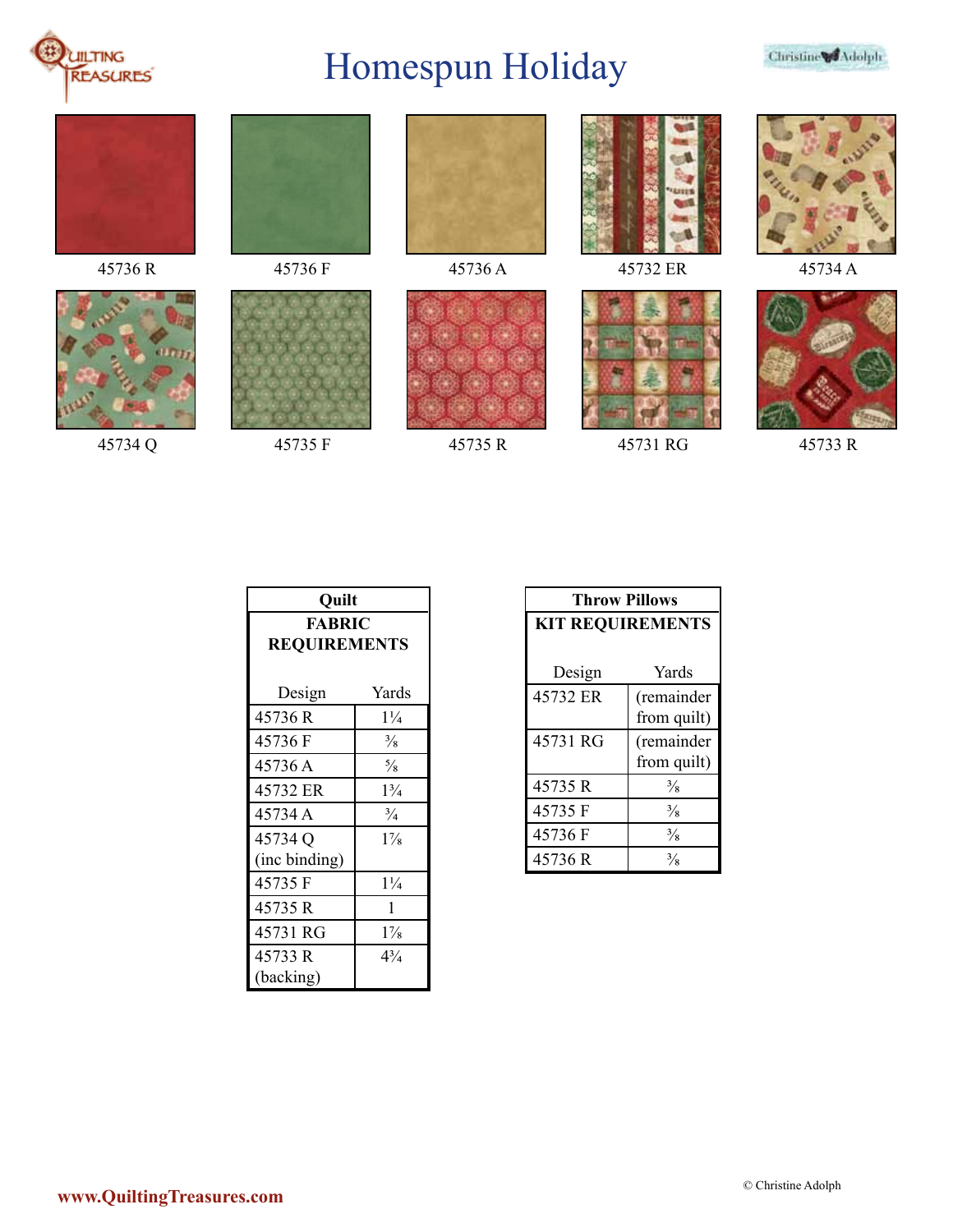

#### **Homespun Holidays**

Designed by Wendy Sheppard Approximate Finished size: 65½" x 78" Skill Level: Intermediate/Advanced

# **Cutting Directions:**

\**Note: All cutting is done across the width of fabric*  **(WOF)** *unless otherwise noted.* 

# **45736R Red Solid fabric**

• Cut three  $2\frac{7}{8}$  x WOF strips – recut into thirty-two  $2\frac{7}{8}$ squares. Cut once diagonally to yield sixty-four HST's. • Cut two 3 **⅛"**x WOF strip – recut into thirty-two 3 **⅛"** x 1 ⅞" rectangles.

• Cut twelve  $1 \frac{3}{4}$ " x WOF strips – stitch together into one long strip. Recut six  $1 \frac{3}{4}$  x 60  $\frac{1}{2}$  and two  $1 \frac{3}{4}$  x 56" strips.

# **45736F Green Solid fabric**

• Cut one 4  $\frac{1}{2}$ " x WOF strip, recut into four 4  $\frac{1}{2}$ " squares.

• Cut two 2  $\frac{7}{8}$ " x WOF strips, recut into sixteen 2  $\frac{7}{8}$ " squares. Cut once diagonally to yield thirty-two HST's.

# **45736A Gold Solid fabric**

• Cut three  $2\frac{7}{8}$ " x WOF strips, recut into thirty-two  $2\frac{7}{8}$ " squares. Cut once diagonally to yield sixty-four HST's. • Cut two 4 <sup>5</sup>/<sub>8</sub>" x WOF strip, recut into thirty-two  $4\frac{5}{8}$ " x 1  $\frac{7}{8}$ " rectangles.

# **45732ER Stripe Border Print fabric**

• Cut two 3½" x 56" strips, lengthwise, centering desired stripe motif (lettering or stocking). Reserve remainder for pillow project.

#### **45734A Tan Stocking Print fabric**

• Cut two 3  $\frac{7}{8}$ " x 42" strips – recut into six 3  $\frac{7}{8}$ " x 12  $\frac{1}{2}$ " rectangles.

• Cut one  $7\frac{1}{4}$ " strip, recut into three  $7\frac{1}{4}$ " squares.

Cut twice diagonally to yield twelve QST's.

• Cut one 5  $\frac{5}{8}$ " x WOF strip, recut into two 5  $\frac{5}{8}$ " x 12  $\frac{1}{2}$ " rectangles.

# **45734Q Green Stocking Print fabric**

• Cut eight 5" x WOF strips. Sew strips together and recut to make two 5" x 69" and two 5" x 65" strips. • Cut eight 2¼" x WOF strips for binding.

#### **45735F Green Snowflake Print fabric**

• Cut one  $3\frac{7}{8}$ " x WOF strip. Recut into six  $3\frac{7}{8}$ " squares. Cut once diagonally to yield twelve HST's. • Cut one  $7\frac{1}{4}$ " x WOF strip. Recut into two  $7\frac{1}{4}$ " squares. Cut twice diagonally to yield eight QST's (will use only six).

• Cut three 3 ⅛" x WOF strips. Recut into thirty-two  $3\frac{1}{8}$  squares.

• Cut four  $1\frac{\gamma_s}{s}$  x WOF strips.

Recut into sixty-four  $1\frac{7}{8}$ " x  $1\frac{7}{8}$ " squares.

• Cut two 5 ¼" x WOF strip. Recut into eight 5 ¼" squares. Cut twice diagonally to yield thirty-two QST's.

#### **45735R Red Snowflake Print fabric**

Cut two  $3\frac{1}{8}$ " x WOF strips. Recut into six  $3\frac{1}{8}$ " x 12 $\frac{1}{2}$ " rectangles.

• Cut one 3  $\frac{7}{8}$ " x WOF strip. Recut into six 3  $\frac{7}{8}$ " squares. Cut once diagonally to yield twelve HST's. • Cut one  $7\frac{1}{4}$ " x WOF strip. Recut five two  $7\frac{1}{4}$ " squares. Cut twice diagonally to yield twenty QST's (will use only eighteen).

• Cut one 4  $\frac{1}{2}$ " x WOF strip, recut into four 4  $\frac{1}{2}$ " squares.

• Cut two 2  $\frac{7}{8}$ " x WOF strips, recut into sixteen 2  $\frac{7}{8}$ " squares. Cut once diagonally to yield thirty-two HST's. • Cut one 2  $\frac{1}{4}$ " x WOF strip, recut into one 2  $\frac{1}{4}$ " x 12  $\frac{1}{2}$ " rectangle.

#### **45732ER Patch Print**

• Cut two 6½" x 60½" strips, *lengthwise*, centering column of desired patches (reindeer or stocking). Reserve remainder for pillow project.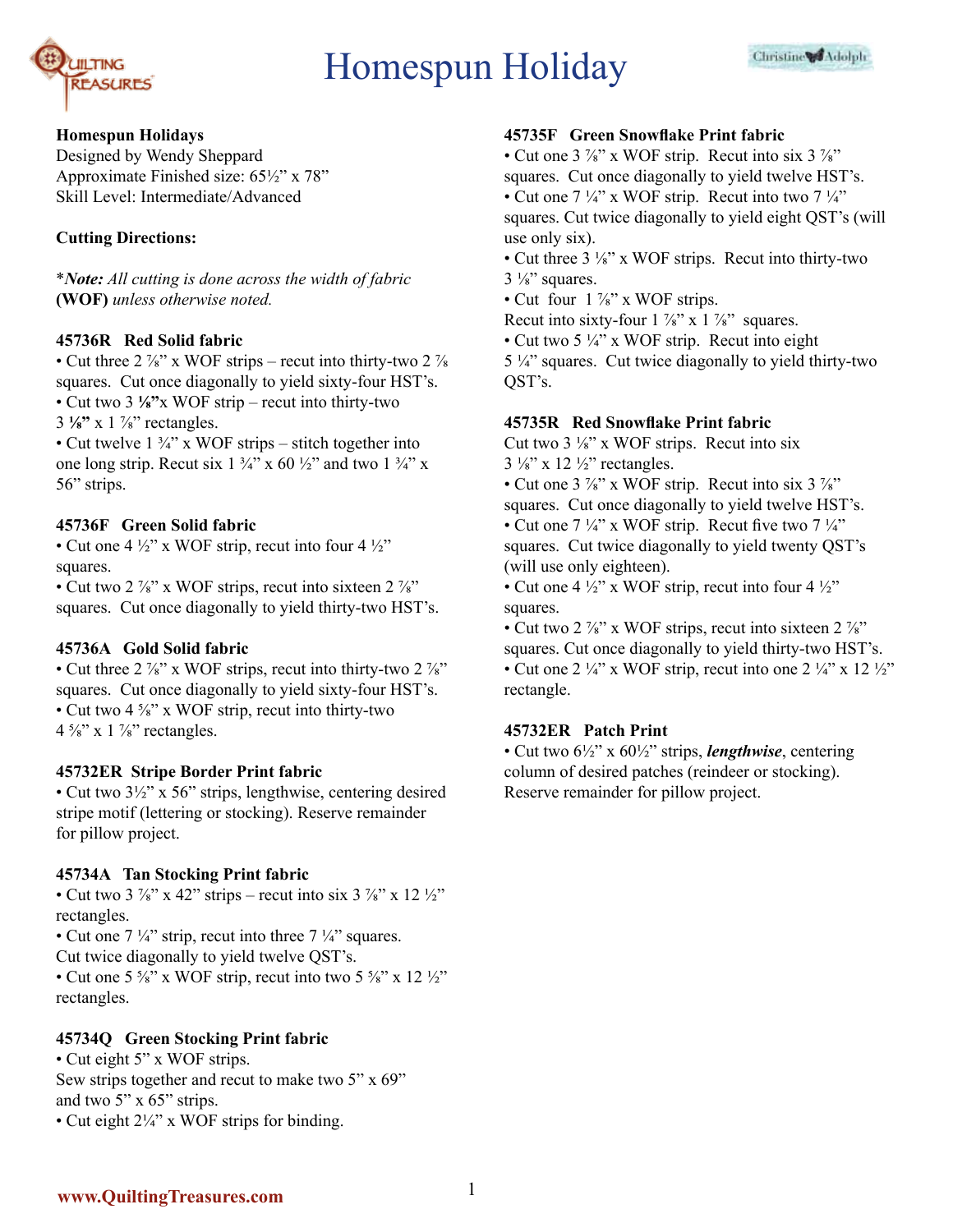

#### **Blocks Assembly:**

*\* Note: Use ¼" seam allowance throughout, unless otherwise indicated. Sew pieces with right sides together, matching raw edges.*

**A. Pieced Star Blocks** (using red star block as example)

**1.** With marking pen/pencil mark a diagonal line across the wrong side of eight 1<sup>%</sup> green snowflake squares. Place square, right sides together on the end of  $1\frac{\gamma_8}{\alpha}$  x 4  $\frac{5}{\alpha}$  gold rectangle. Stitch across marked diagonal line. Trim off the corner leaving ¼" seam allowance. Press towards corner. Repeat to create 4 units. Using  $1\frac{7}{8}$  x  $3\frac{1}{8}$  red solid rectangle, add  $1\frac{7}{8}$ green snowflake square – as in previous step. Create 4 units as shown in Diagram 3.



**2.** Refer to Diagram 4, sew one of each unit made in step 1 and one 3 ¼" green snowflake square together. Repeat to make a total of four combined units.



**3.** Refer to Diagram 5, make a flying geese unit by sewing one 5 ¼" green snowflake QST, one 2 %" red solid HST and one 2 %" gold solid HST together.



**4.** Refer to Diagram 6, sew two 2 <sup> $\frac{7}{8}$ </sup> red snowflake HST's, one 2  $\frac{7}{8}$ " red solid HST and one 2  $\frac{7}{8}$ " gold solid HST together. Press seams open.



**5.** Sew the units made in steps 3 and 4 together to make a combined unit. Repeat steps 3 and 4 to make a total of four combined units. Diagram 7



**6.** Arrange together all the units made in steps 2 and 5, and a 4 ½" red snowflake square. Sew together all the pieces to complete the block according to Diagram 7a. Repeat to make a total of 4 red blocks and 4 green blocks.

| Diagram 7a |  |  |  |
|------------|--|--|--|
|            |  |  |  |
|            |  |  |  |
|            |  |  |  |

# **B. Zig-zag Block**

**1.** Sew two 7  $\frac{1}{4}$ " red snowflake print QST, one 7  $\frac{1}{4}$ " green snowflake print QST and two 3 ⅞ HST's together, as shown in Diagram 8. Make 6.

Diagram 8:

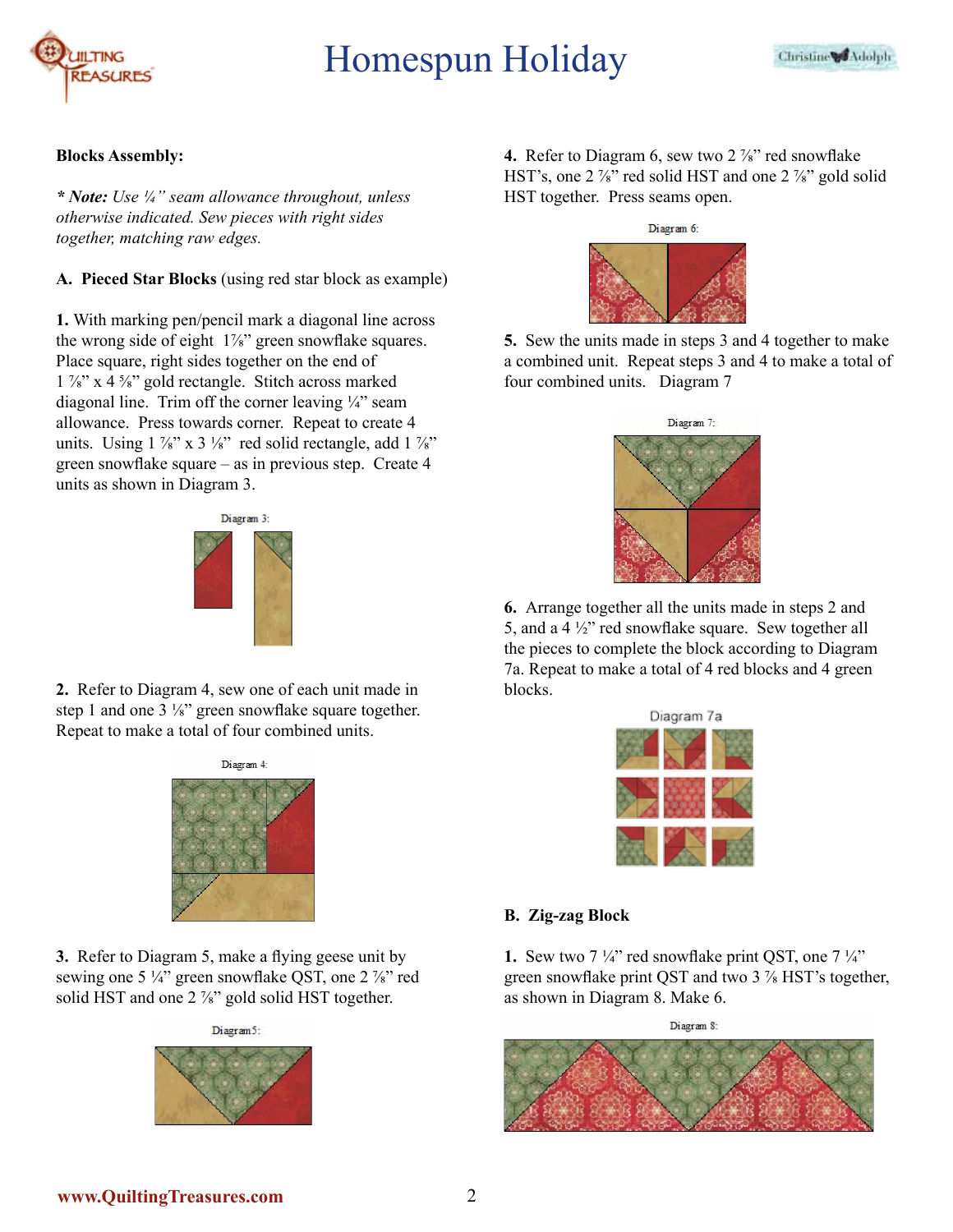



**2.** Repeat the step with the corresponding red snowflake print and tan stocking print fabric, as shown in Diagram 9. Make 6.

Diagram 9:



**3.** Referring to Diagram 10, sew the units made in steps 1 and 2, one  $3\frac{7}{8}$ " x 12  $\frac{1}{2}$ " tan stocking print rectangle, and one 3 ⅛" x 12 ½" red snowflake print rectangle together to complete the block.



# **C. Dividing Block**

**1.** Referring to Diagram 11, sew together one  $2\frac{1}{4}$  x 12  $\frac{1}{2}$  red snowflake print rectangle and two 5  $\frac{5}{8}$ " x 12  $\frac{1}{2}$ " tan stocking print rectangles together to complete the block.



**Quilt Center Assembly:**

**1.** Referring to the Quilt Center Diagram for block placement, arrange and sew pieced blocks, cut patch print strips and  $1 \frac{3}{4}$ " x 60  $\frac{1}{2}$ " solid red strips together. See Diagram 12.

Diagram 12



**2.** Add to the quilt center two  $1\frac{3}{4}$  x 56" solid red strips and two  $3\frac{1}{2}$ " x 56" stripe units to the opposite short sides of the quilt center. See Diagram 13.

Diagram 13



# **Outer Border:**

**1.** Sew two 5" x 69" green stocking print strips to the opposite long sides of the quilt center. Sew remaining two 5" x 65" green stocking print strips to the remaining sides to complete quilt top.

# **Finishing:**

**1.** Layer the quilt top, batting and backing to make a quilt sandwich. Baste the layers together. Quilt as desired. Trim backing and batting so that they are even with the quilt top.

**2.** Bind with green stocking print binding strip.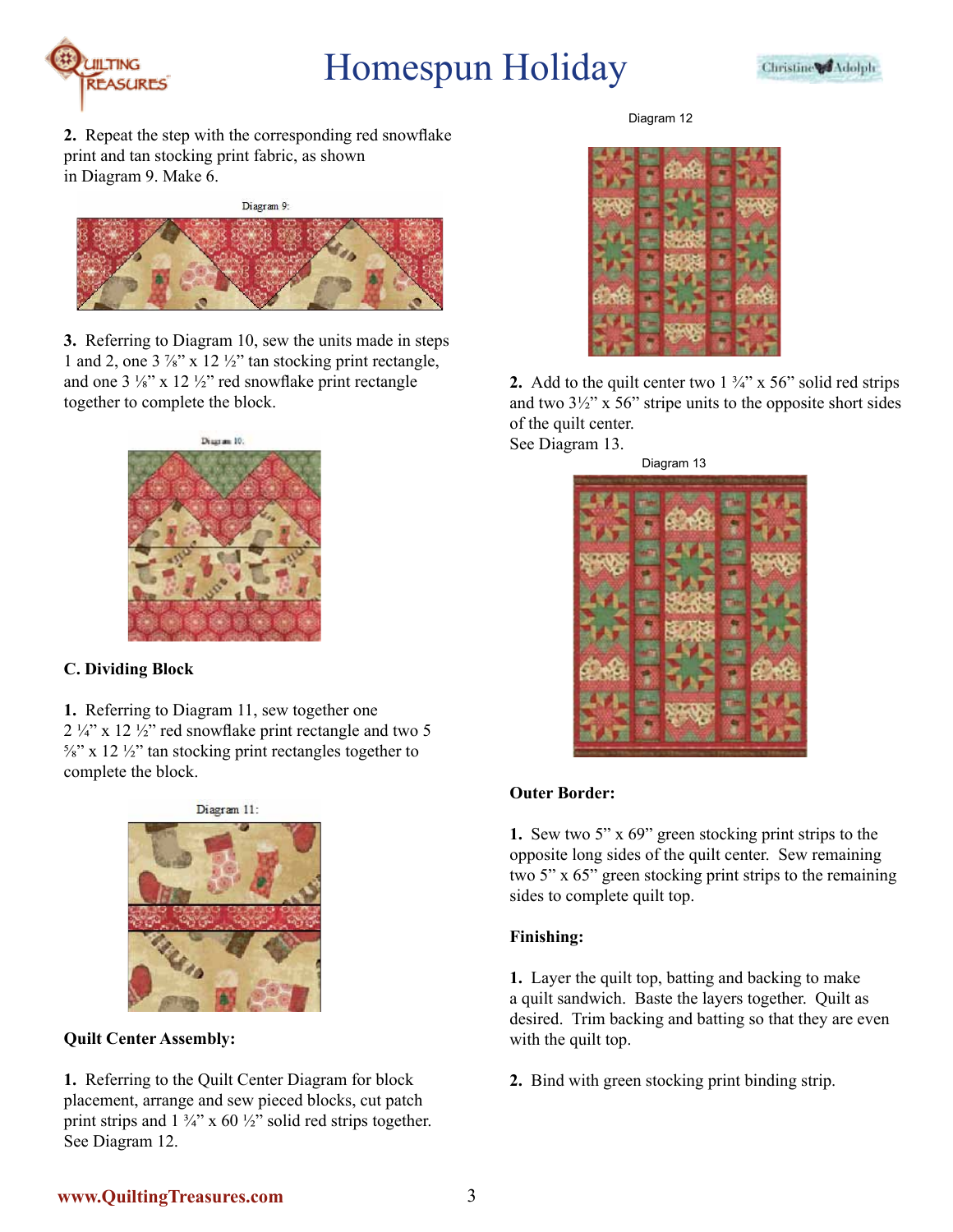

# **Homespun Holiday Pillows**

Designed by Quilting Treasures Approximate finished size 16" x 16" Skill level: Intermediate

# **Cutting Directions : 43735R Red print**

• Cut four  $2\frac{1}{2}$  " x 22".

# **45735F Green print**

• Cut four  $2\frac{1}{2}$ " x  $22$ ".

#### **45732ER Stripe Border Print**

• Print the cutting template for pillow fronts. Be sure to print at 100% and that printer preferences are set to "No Scaling"

• Using the diagram as a guide, line template up on remainder of stripe border print as desired.

• Use a ruler on top of the templates and use that straight edge to rotary cut the template shape. Note- the triangle edges are bias and will stretch easily- handle them carefully.

• Cut two sets of 4 triangles as shown on diagram.

#### **45731RG Patch Print**

• From remainder of patch print, cut two squares  $12\frac{1}{2}$ " containing 4 block prints on each square – (the cut block will contain 4 large squares and ¼" seam allowance all around)

#### **45736R Red**

• Cut four  $2\frac{1}{2}$ "x 22".

#### **45637F Green**

• Cut four  $2\frac{1}{2}$  " x 22".

#### **Pillow Front Assembly:**

**1.** Fold each triangle in half and mark the center on the outer edge. Fold the 2 ½" x 22" red print and green print strips in half and mark the center of each.

**2.** Lining up the centers add a red print strip to two of the triangles along the long edge.

**3.** Repeat with green print strip on remaining two triangles.

**4.** Using a ruler and lining up with the sides of the triangle, cut the ends of the strips off at the same angle as triangle.

**5.** Place two triangles with red print strips, right sides together and stitch along one side. Place two triangles with green print strips, right sides together and stitch along one side. Press seams open.

**6.** Place the two sets of triangles together and stitch to create a square. Press seams open.

#### **Create the pillow backs:**

**1.** Find and mark with a pin, the center of each red and green strip and also all four sides of the patch print 12½" square.

**2.** Match the center marks of a red strip and pin to the patch print square.

**3.** Begin and end stitching ¼" from each corner. Fold the ends of the strip back and pin to hold out of the way. Repeat with remaining red and green strips.

**4.** Fold the pillow back in half diagonally with wrong sides together. Align the 45 degree angle line of a rotary cutting ruler on the border seam line. Mark a line from the end of the stitching to the outer edge of the border strip ends. Stitch on the marked line. Trim ¼" beyond the stitched line. Unfold the pillow top. Press the mitered corner seam open.

**5.** Trim strips and press open.

#### **Finishing:**

Place the pillow front and back right sides together together. Stitch around all four sides, leaving a 6" opening for turning on one side. Turn and press. Insert stuffing or pillow form and slip stitch opening closed.



# Cutting Diagram